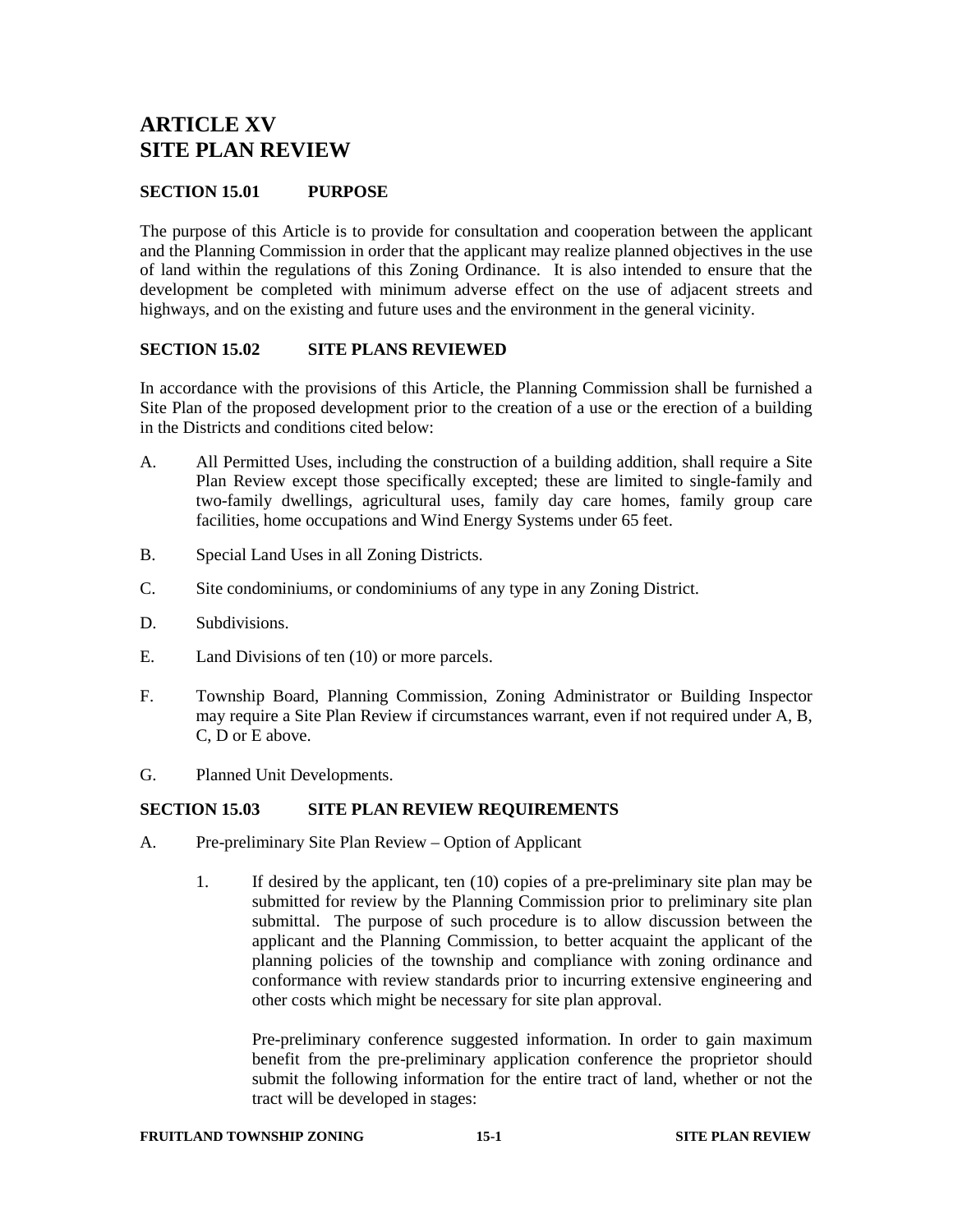- a.) Property dimensions and area;
- b.) The concept, objectives, general layout and location and extent of the various uses and facilities to be incorporated within the development, including a general layout of the proposed street system, lot sizes and lot configuration;
- c.) Proprietor's interest in the property, and verification of all persons having ownership in the parcel.
- d.) Stages of development;
- e.) A site analysis showing which of the site conditions the proprietor intends to retain or modify as part of the basic design of the development;
- f.) Description of natural features, general topographic and general soil conditions on the site. Information is available from the county department of public works;
- g.) Aerial photograph of the site and surrounding area, with the site clearly defined. (Photos are available from the Muskegon County Equalization Department.)
- h.) Description of manmade or cultural features, existing and proposed, surrounding the site;
- 2. Pre-preliminary site plans should be shown to scale. This conceptual plan should show natural features, contour intervals of ten (10) feet or less, zoning of the parcel and contiguous parcels, and any information necessary to inform the commission and the public of the concept of the project and the effect of the design on the parcel and the surrounding area.
- B. Preliminary Site Plan Review
	- 1. The applicant must submit twelve (12) copies of a preliminary site plan for review by the Planning Commission. Three (3) copies of which if approved shall be signed and dated by the Secretary of the Planning Commission and the applicant. One (1) of these approved copies shall be kept on file by the Township Clerk, one (1) shall be kept on file by the Zoning Administrator, and one (1) shall be returned to the applicant or his designated representative. The purpose of such procedure is to approve, approve with conditions or deny the plan with specific findings that are to be documented and become a part of the record.
	- 2. Preliminary site plans shall include the following, unless deemed unnecessary by the Planning Commission:
		- a. Small scale sketch of properties, streets and use of land within one half (1/2) mile of the area, including the zoning of surrounding property.
		- b. Twelve (12) copies of a site plan to scale. The scale shall not be less than  $1"=20'$  for property under three (3) acres and at least  $1"=100'$  for those three (3) acres or more. Under special circumstances scales other than the above may be approved by the zoning administrator if granted prior to submittal.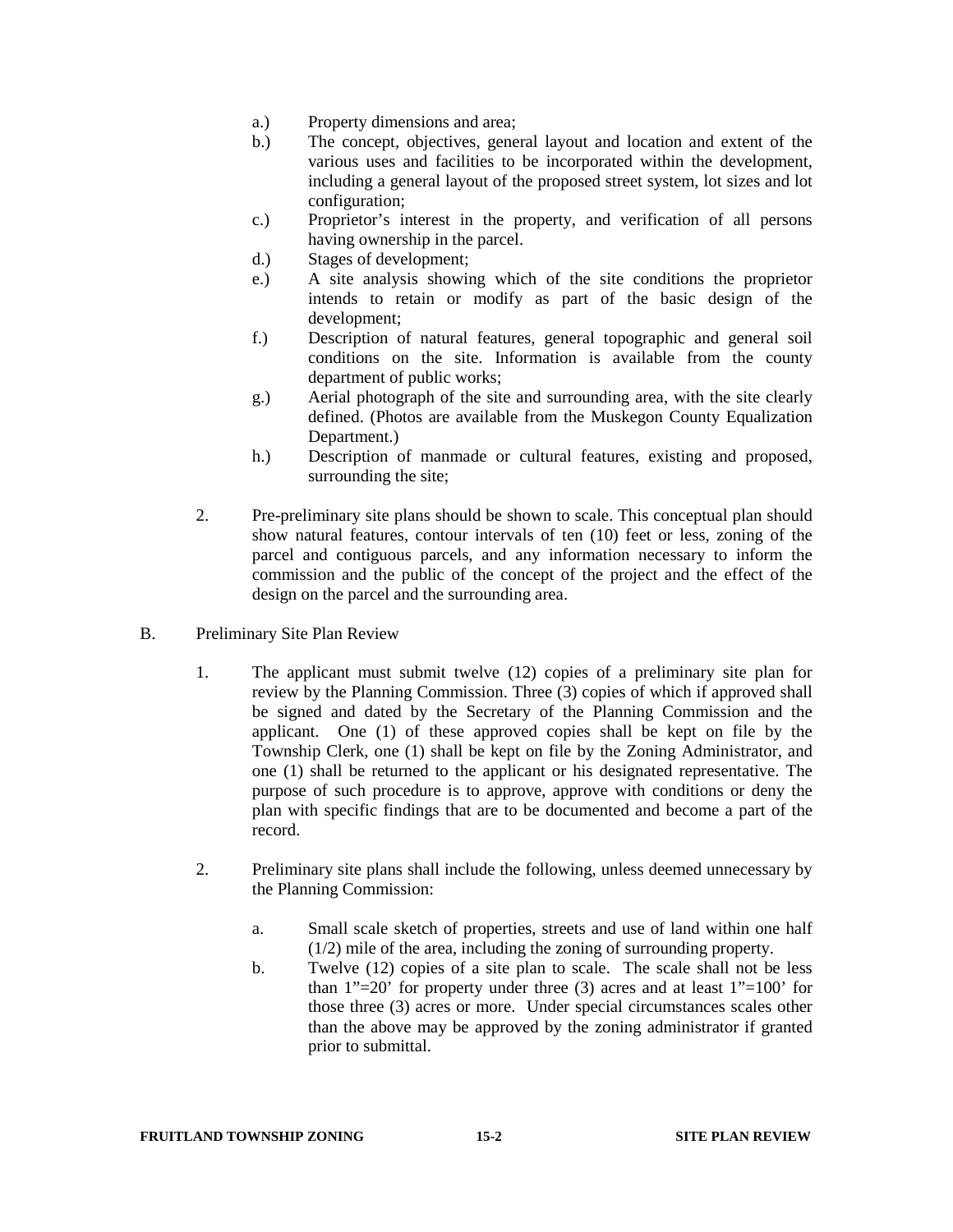The following items shall be shown on the plan:

- (1) Existing adjacent streets and proposed streets.
- (2) Lot lines and dimensions.
- (3) The date, north arrow, and scale.
- (4) The seal, name, and firm address of the professional individual responsible for the preparation of the site plan.
- (5) The name and address of the property owner and petitioner, if different.
- (6) A location sketch.
- (7) Legal description of the subject property.
- (8) The size (in acres) of the subject property and each unit or lot allocated to each proposed use and gross area in building, structures, parking, public and/or private streets and drives, and open space.
- (9) Traffic impact study which describes internal circulation and projected impacts on traffic operation, capacity, and access on adjacent and nearby streets which are likely to provide access to the site.
- (10) Drains
- (11) Proposed buffer strips or screening.
- (12) Significant natural features; and other natural characteristics, including but not limited to open space, stands of trees, streams, wetlands, ponds, floodplains, hills and similar natural assets.
- (13) Existing and proposed buildings
- (14) General topographical features including contour intervals no greater than two (2) feet
- (15) All buildings and driveways within one hundred (100) feet of all property lines.
- (16) The location and size of all surface water drainage facilities.
- (17) Recreation areas, common use areas, flood plain areas and areas to be conveyed for public use and purpose.
- (18) A narrative (shown on the site plan or submitted separately) describing in general terms:
	- a. An overall description of the proposed development.
	- b. Approximate number of acres allocated to each proposed use and gross area in building, structures, parking, public and/or private streets or drives, and open space.
	- c. Dwelling unit densities by type, if applicable.
	- d. Proposed method of providing sewer and water service, as well as other public and private utilities.
	- e. Proposed method of providing storm drainage.
- (19) Preliminary approvals from all necessary regulatory agencies.
- (20) Proposed Restrictive Covenants or Condominium Documents.
- (21) The following additional items shall be shown on a Commercial Site Plan:
	- a. Parking lots and access points.
	- b. Location and size of any signs.
	- c. The location and dimensions of all existing and proposed structures on the subject property including dwelling unit densities by type, if applicable.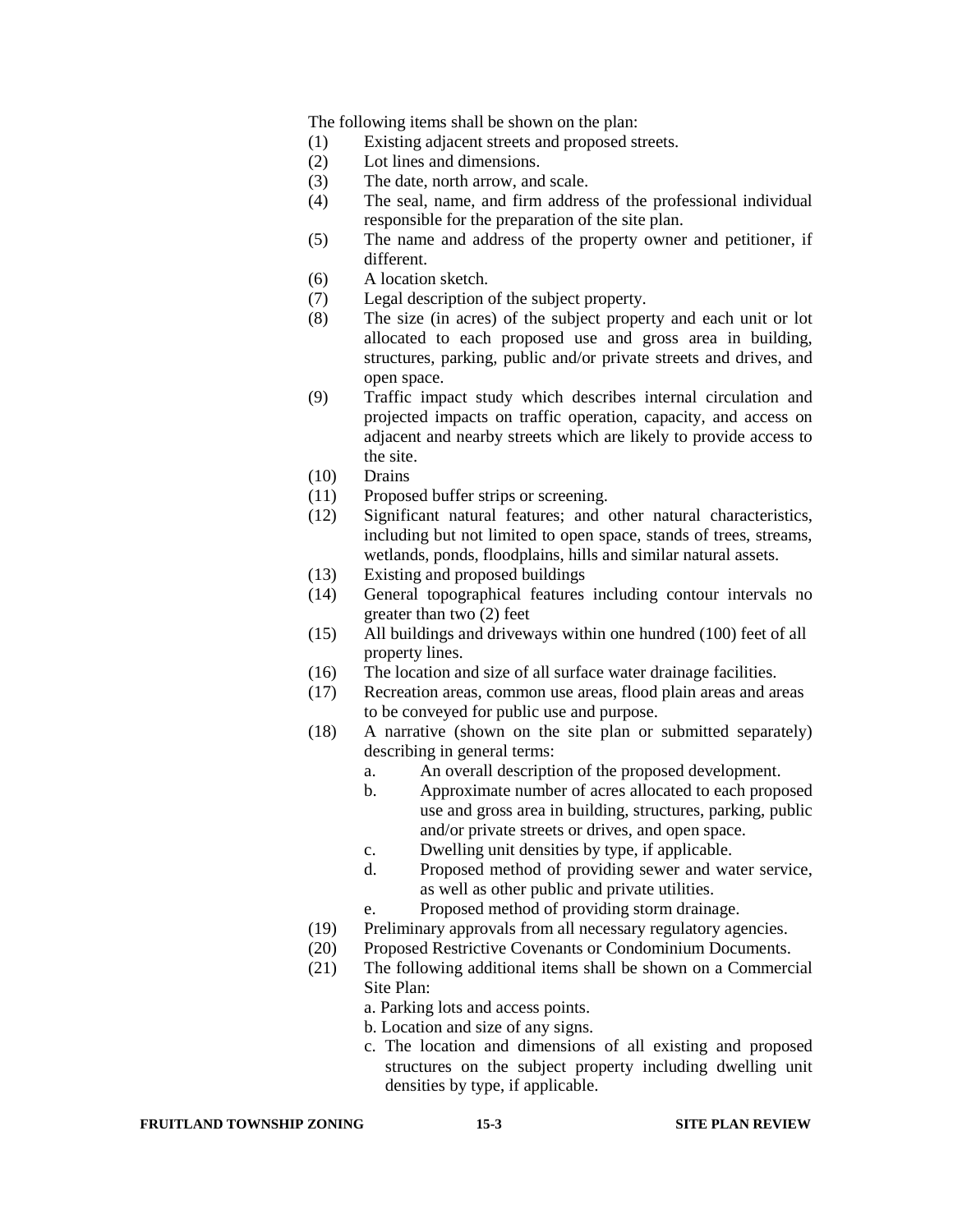- d. The existing zoning and use of all properties abutting the subject property.
- e. The location of all existing vegetation and the location, type, and size of all proposed landscaping, and the location, height and type of existing and proposed fences and walls.
- f. Size and location of existing and proposed utilities, including any proposed connections to public or private community sewer or water supply systems.
- 3. The Planning Commission shall review the preliminary site plan and make such recommendations to the applicant that will cause the plan to be in conformance with the review standards required by this Article. The Planning Commission shall advise the applicant as to the acceptability of the proposed plan. The applicant shall be bound by any statements or indications of acceptance of the plan and final approval shall be dependent upon the final project being completed as per the preliminary approval and the approval of all necessary regulatory agencies.
- C. Final Site Plan Review

The purpose of the final review is to have the applicant submit the final copies of the plats and documents prior to recording. Staff shall review the Subdivision Plat, the Certificate of Survey or the Condominium Documents (Exhibits A & B) for compliance with the respective acts, review the final approvals of the required regulatory agencies and compare the final plan with the approved preliminary plan. The Planning Commission shall review the staff report and verify that the project meets all the requirements and has been built or designed according to the approved preliminary site plan. If the final plan is not in compliance with the above requirements the plan may be denied. If denied the applicant may reapply when the deficiencies are corrected. Reapplication for final approval must occur within one year of the preliminary approval or any granted extensions.

- 1. Ten (10) copies of a site plan prepared by a professional competent in such matters must be submitted for review.
- 2. Applications for site plan reviews shall include the following information, unless deemed unnecessary by the Planning Commission:
	- a. The date, north arrow, and scale.
	- b. The seal, name, and firm address of the professional individual responsible for the preparation of the site plan.
	- c. The name and address of the property owner and petitioner, if different.
	- d. A location sketch.
	- e. Legal description of the subject property.
	- f. The size (in acres) of the subject property and each unit or lot allocated to each proposed use and gross area in building, structures, parking, public and/or private streets and drives, and open space.
	- g. Traffic impact study which describes internal circulation and projected impacts on traffic operation, capacity, and access on adjacent and nearby streets which are likely to provide access to the site.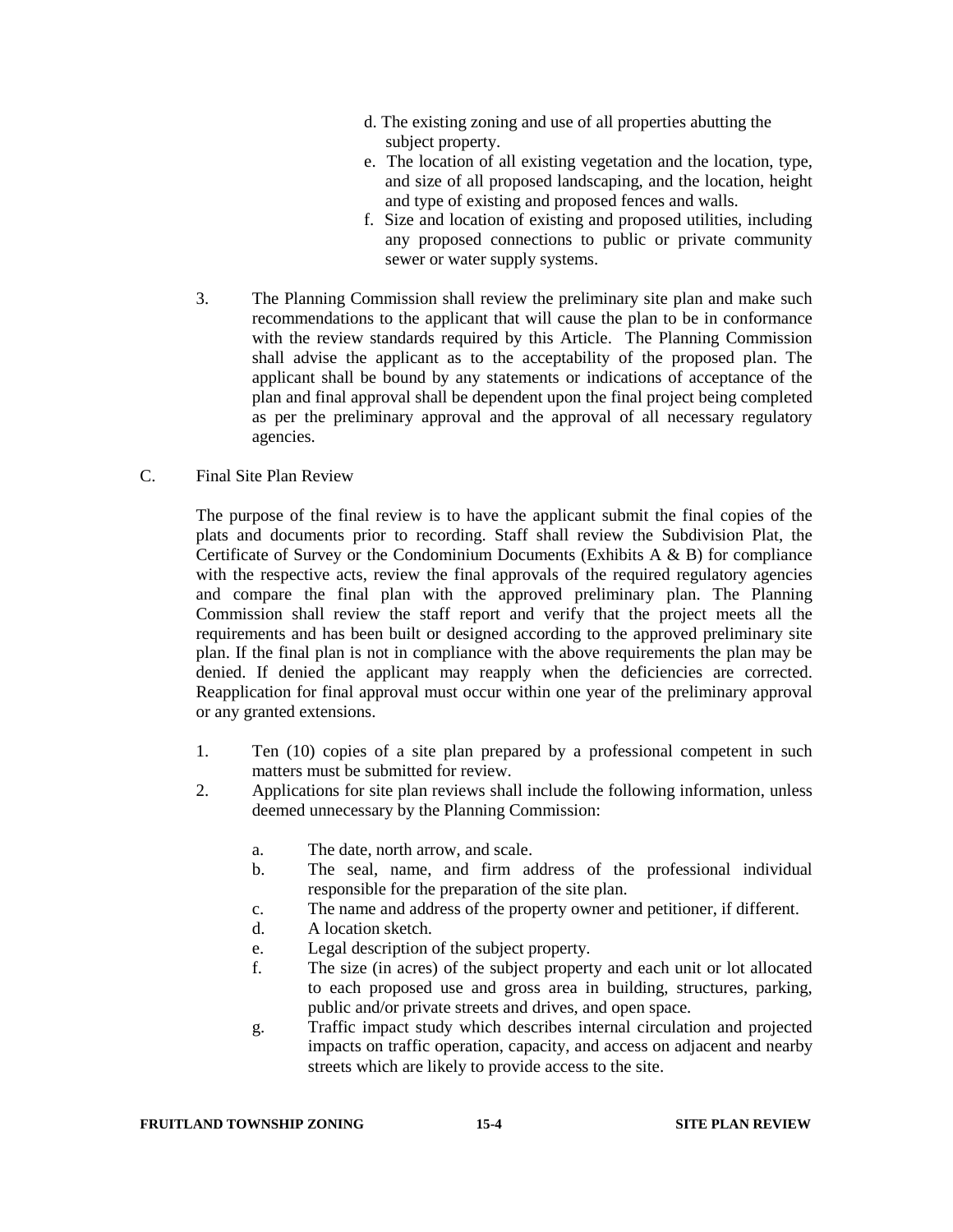- h. All requirements necessary for recording of Drawings and Documents.
- i. Final approvals of all necessary regulatory agencies.

## **SECTION 15.04 APPLICATION AND REVIEW**

- A. Site plans, a completed preliminary application form, and an application fee established by the Township Board, shall be submitted by the petitioner or designated agent, at least thirty (30) days prior to the next regular Planning Commission meeting. The Zoning Administrator shall cause the submittal to be placed on the agenda of the next regular Planning Commission meeting.
- B. The Planning Commission shall hold a public hearing on the application, providing the notice of such hearing in accordance with the Zoning Act.
- C. Upon receipt of an application for Site Plan Review, the Applicant shall transmit one (1) copy of the site plan to each of the following agencies considered to be impacted or affected by the request, for their review and comment. In some cases agency review may require an onsite visit and an associated fee, which the applicant is responsible for.
	- 1. Muskegon County Road Commission.<br>2. Muskegon County Health Department
	- 2. Muskegon County Health Department.
	- 3. Muskegon County Drain Commissioner.
	- 4. White Lake Fire Authority.<br>5. Muskegon Conservation Dis
	- 5. Muskegon Conservation District.
- D. The Planning Commission shall have the responsibility and authorization to approve, disapprove, or approve subject to conditions, the site plan, in accordance with the provisions of this Article and the purpose of this Ordinance. The Planning Commission may require the applicant to furnish a financial guarantee, in accordance with this Ordinance, to ensure conformance by the applicant. Final action shall be taken by the Planning Commission within ninety (90) days after fully completed application and site plan has been received by the Township.
- E. Any conditions or modifications desired by the Planning Commission shall be recorded in the minutes.
- F. Each development shall be under construction within one (1) year after the date of approval of the site plan, except as noted below:
	- 1. The Planning Commission may grant two (2), six (6) month extension**s** of such time period, provided the applicant requests, in writing, an extension prior to the date of the expiration of the site plan.
	- 2. The extension shall be approved if the applicant presents reasonable evidence to the effect that said development has encountered unforeseen difficulties beyond the control of the applicant, and the project will proceed within the extension period.
	- 3. If neither of the above provisions are fulfilled or the six (6) month extension has expired prior to construction, the site plan approval shall be null and void.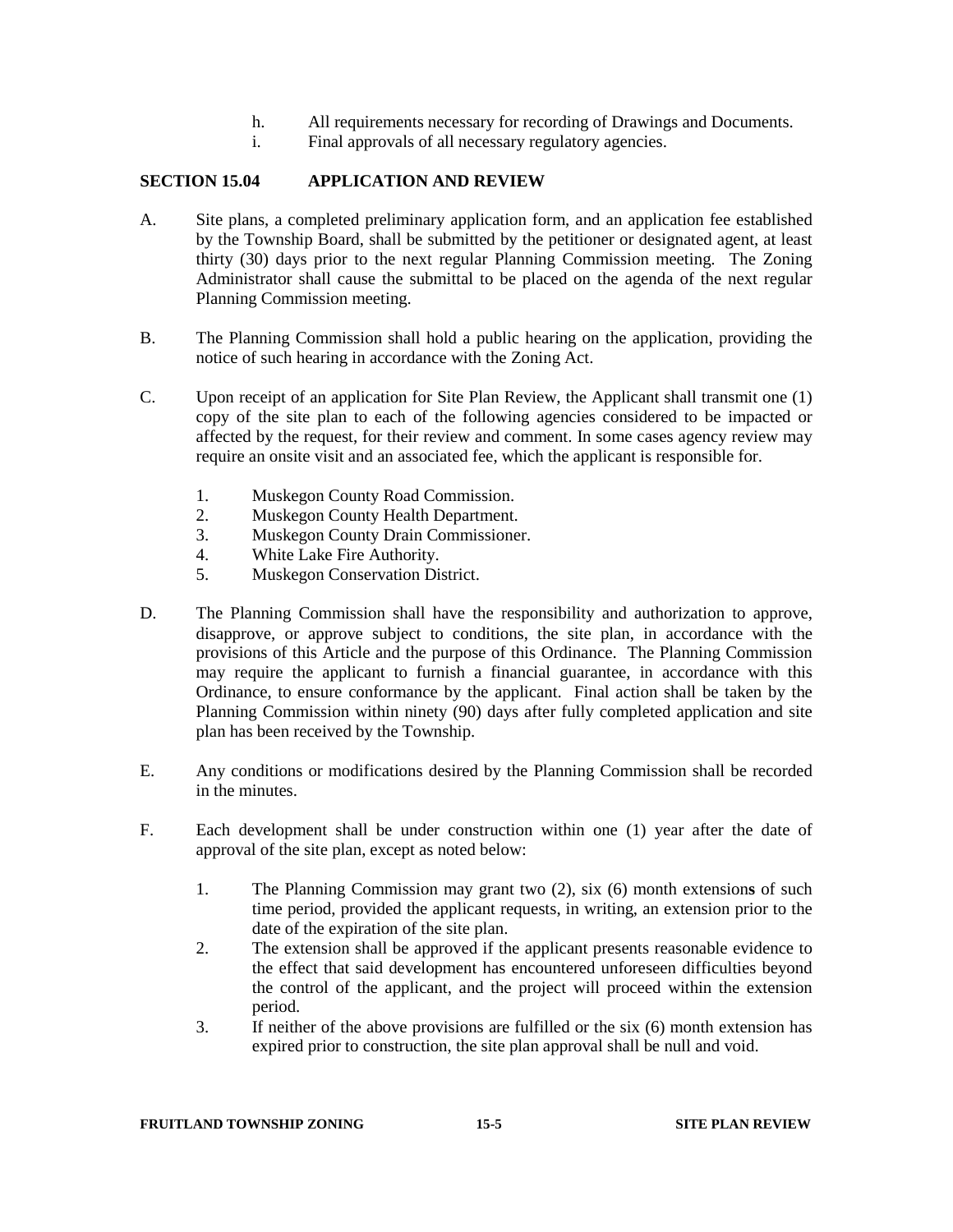## **SECTION 15.05 RECORDED SUBDIVISIONS, CONDOMINIUM***S* **AND LAND DIVISION REQUIREMENTS**

### A. RECORDED SUBDIVISIONS

In those instances in which Act 288, Public Act of 1967, as amended, the Land Division Act, is involved, the owner shall, after site plan approval, submit the preliminary and final plats to the proper officer in conformance with Act 288, and in accordance with all other applicable codes, acts and ordinances. Such plats shall remain in conformance with the approved Site Plan.

#### B. CONDOMINIUMS

In those instances in which Act 59 of 1978, as amended is involved the Township shall require the owner provide a full size copy of the plan submitted to the register of deeds of the exhibit B plan and a copy of the recorded entire "Master Deed".

## C. LAND DIVISIONS

In those instances in which parcels of land are being divided other than condominiums or recorded subdivisions the Township shall require the owner provide a copy of the Certified Survey recorded at the Muskegon County Register of Deeds as per Public Act 132 of 1970, as amended.

## **SECTION 15.06 CHANGES IN THE APPROVED SITE PLAN**

Changes to the approved site plan shall be permitted only under the following circumstances:

- A. The holder of an approved site plan shall notify the Zoning Administrator of any proposed change to an approved site plan.
- B. Minor changes, in compliance with this Ordinance, may be approved by the Zoning Administrator upon determining that the proposed revision(s) will not alter the basic design nor any specified conditions imposed as part of the original approval. Minor changes shall include the following:
	- 1. Change in the building size, up to five (5%) percent in total floor area.
	- 2. Movement of buildings or other structures by no more than ten (10) feet.
	- 3. Replacement of plant material specified in the landscape plan with comparable materials of equal or greater size.
	- 4. Changes in building materials to a comparable or higher quality.
	- 5. Changes in floor plans which do not alter the character of the use.
	- 6. Changes required or requested by the Township, the Muskegon County Road Commission, or other County, State, or Federal regulatory agency in order to conform to other laws or regulations.
- C. A proposed change not determined by the Zoning Administrator to be minor shall be submitted to the Planning Commission as a site plan amendment and shall be reviewed in the same manner as the original application.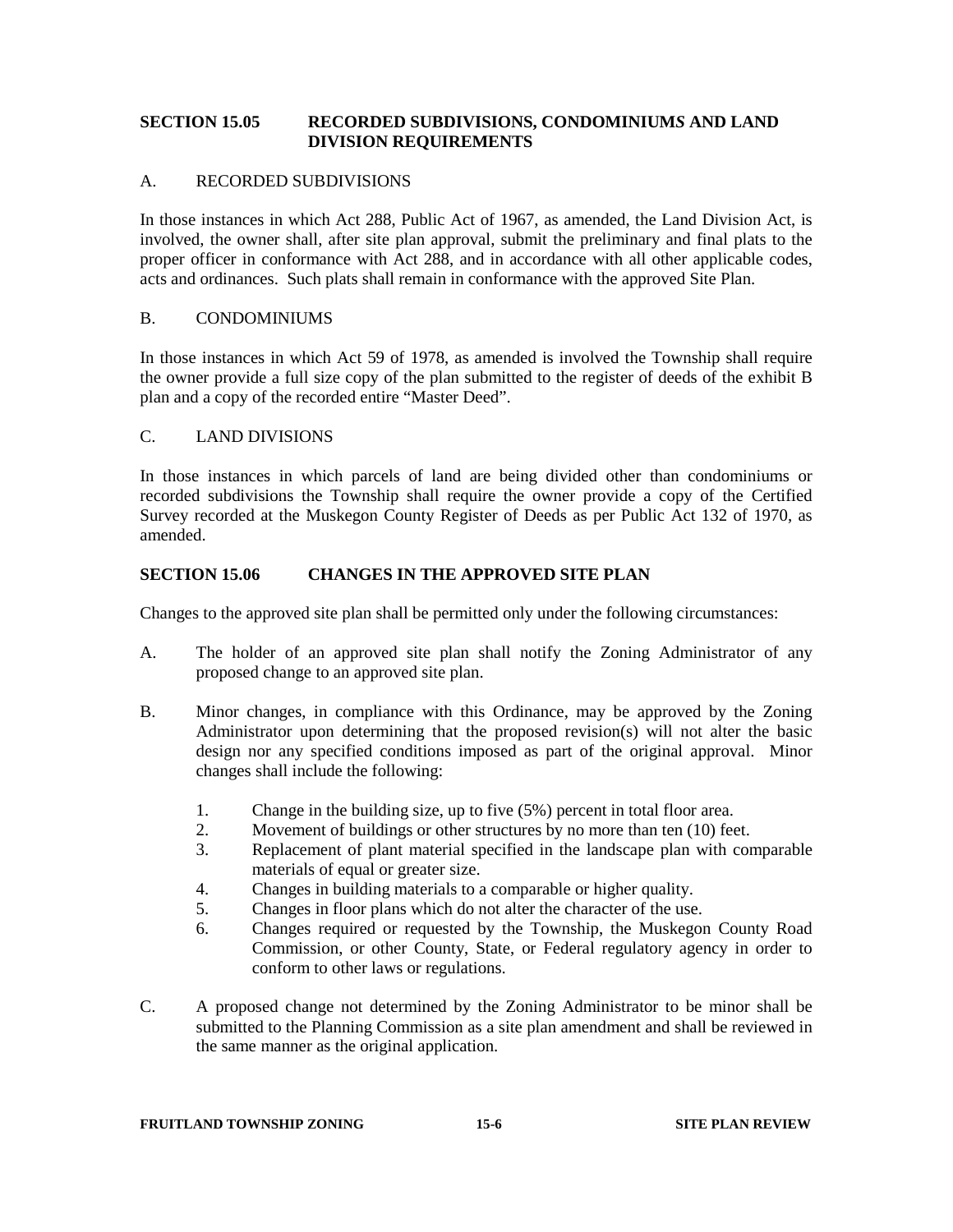#### **SECTION 15.07 REVIEW STANDARDS**

The following standards shall be utilized by the Planning Commission in reviewing all site plans. These standards are intended to provide a frame of reference for the applicant in the preparation of site plans as well as for the reviewing authority in making judgment concerning them. These standards shall not be regarded as inflexible requirements. They are not intended to discourage creativity, invention, or innovation.

- A. The uses proposed will not adversely affect the public health, safety, or welfare. Uses and structures located on the site shall take into account topography, size of the property, the uses on adjoining property and the relationship and size of buildings to the site. The site shall be developed so as not to impede the normal and orderly development or improvement of surrounding property for uses permitted in this Ordinance.
- B. Safe, convenient, uncontested, and well-defined vehicular and pedestrian circulation shall be provided for ingress/egress points and within the site. Drives, streets and other circulation routes shall be designed to promote safe and efficient traffic operations and shall use significant traffic calming designs that will reduce speeds naturally, use green islands and curved roads to slow traffic naturally within the site and at ingress/egress points.
- C. The arrangement of public or private vehicular or pedestrian connections to existing or planned streets in the area shall be planned to provide a safe and efficient circulation system, for traffic within Fruitland Township.
- D. Removal or alteration of significant natural features shall be restricted to those areas which are reasonably necessary to develop the site in accordance with the requirements of this Ordinance. The Planning Commission may require that landscaping, buffers, native habitats, and/or greenbelts be preserved and/or provided to ensure that proposed uses will be adequately buffered from one another and from surrounding public and private property. Every effort shall be made to preserve native ecological communities and minimize impacts to fish and wildlife. Utilities shall be installed to be harmonious with the site and all adjacent property.
- E. Areas of natural drainage such as swales, wetlands, ponds, or swamps shall be protected and preserved in their natural state to provide areas for natural habitats, preserve drainage patterns and maintain the natural characteristics of the land.
- F. The site plan shall provide reasonable visual and sound privacy for all dwelling units located therein, and adjacent thereto. Fences, walls, barriers, and landscaping shall be used, as appropriate, to accomplish these purposes.
- G. All buildings and groups of buildings shall be arranged so as to permit necessary emergency vehicle access as requested by the White Lake Fire Authority.
- H. All streets and driveways shall be developed in accordance with Fruitland Township Private Street Design Standards, the Township Subdivision Control Ordinance, the Muskegon County Road Commission, or Michigan Department of Transportation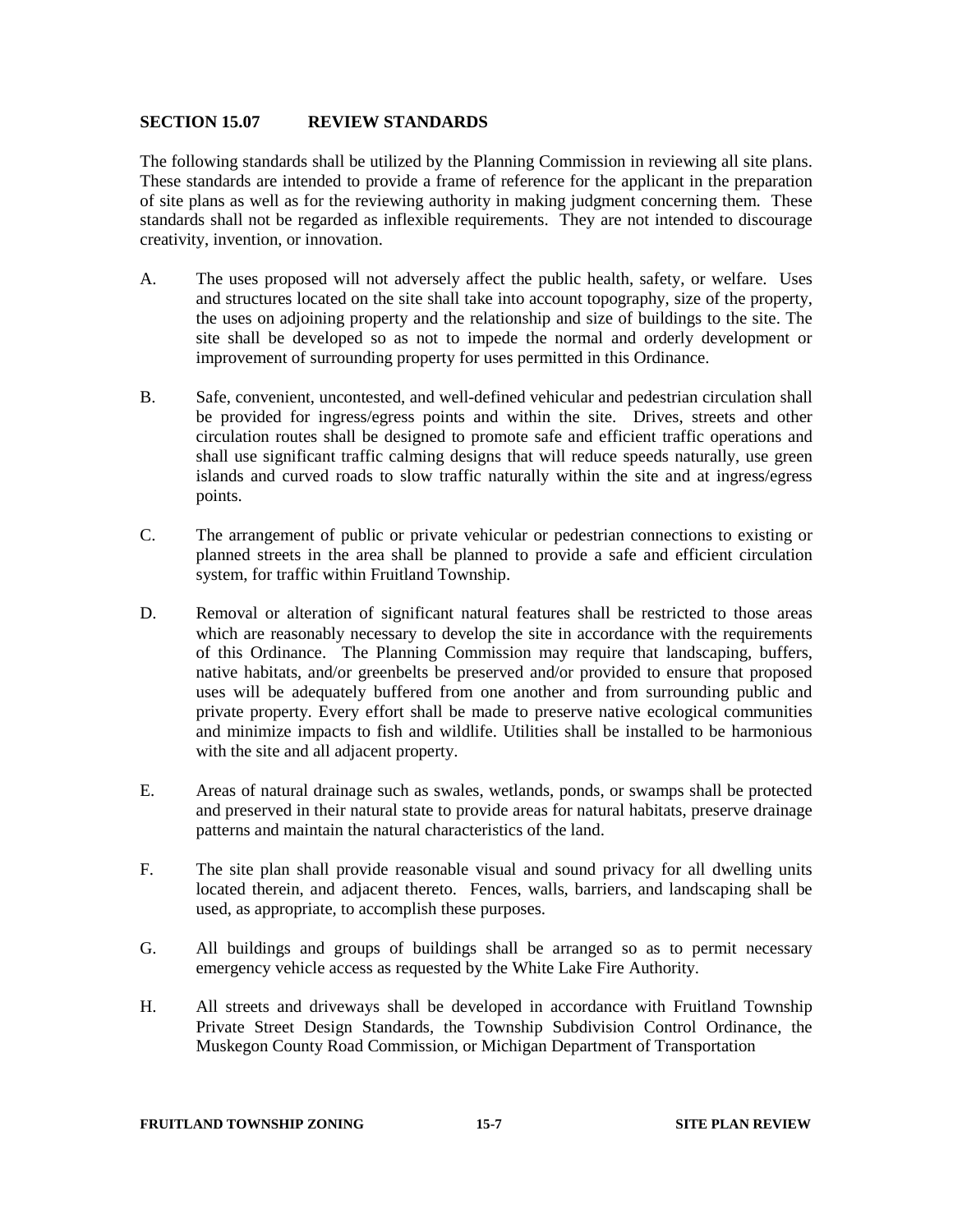specifications, as appropriate. Except that the Planning Commission may impose more stringent requirements than those for the Road Commission or Department of Transportation with the respect to driveway location and spacing. No residential street shall provide connection or access to industrial or commercial property.

In addition, sidewalks may be required if appropriate for the development.

- I Traffic impact study which describes internal circulation and projected impacts on traffic operation, capacity, and access on adjacent and nearby streets which are likely to provide access to the site.
- J. Appropriate measures shall be taken to ensure that removal of surface waters will not adversely affect the neighboring properties, aquatic resources, or the public storm drainage system. Provisions shall be made to accommodate storm water, prevent erosion and the formation of dust. The use of detention/retention ponds may be required. Surface water on all paved areas shall be collected at intervals so that it will not obstruct the flow of vehicular or pedestrian traffic or create puddles in paved areas. Catch basins may be required to contain oil filters or traps to prevent contaminants from being discharged to the natural drainage system. The Site Plan shall fully conform to the Muskegon County Soil Erosion and Sedimentation Control Ordinance. In addition, methods to employ Low Impact Development (LID) techniques are strongly encouraged. LID techniques promote source controls of storm water and maintain the natural hydrological cycle by: preserving open space and minimizing land disturbances; protecting natural features and natural processes; re-examining the use and sizing of traditional infrastructure (lots, streets, curbs, gutters, and sidewalks); integrating natural site elements (wetlands, stream corridors, mature forests) into site designs; and decentralizing and managing storm water at its source. Such techniques include a permeable pavement, grassy swales, bio retention/rain gardens, infiltration trenches and basins, filter strips, tree box filters, cisterns, dry wells, rain barrels and similar best management practices set forth in the State of Michigan's Low Impact Development Manual.
- K. Any exterior lighting shall be arranged so that it is deflected away from adjacent properties and so that it does not interfere with the vision of motorists along adjacent streets. Lighting of buildings or structures shall be minimized to reduce light pollution and preserve the rural character of the Township.
- L. All loading and unloading areas and outside storage areas, including areas for the storage of trash, which face or are visible from Residential Districts or public streets, shall be screened by a vertical screen consisting of structural or plant materials no less than six (6) feet in height. The finished side of any wall, fence, or other screen shall face adjacent properties.
- M. Entrances and exits shall be provided at appropriate locations so as to maximize the convenience and safety for persons entering or leaving the site. The number of entrances to and exits from the site shall be determined with reference to the number of dwelling units or other land uses within the site, the nature and location of the surrounding streets, the effect of traffic in the area, nearby topography, and other factors.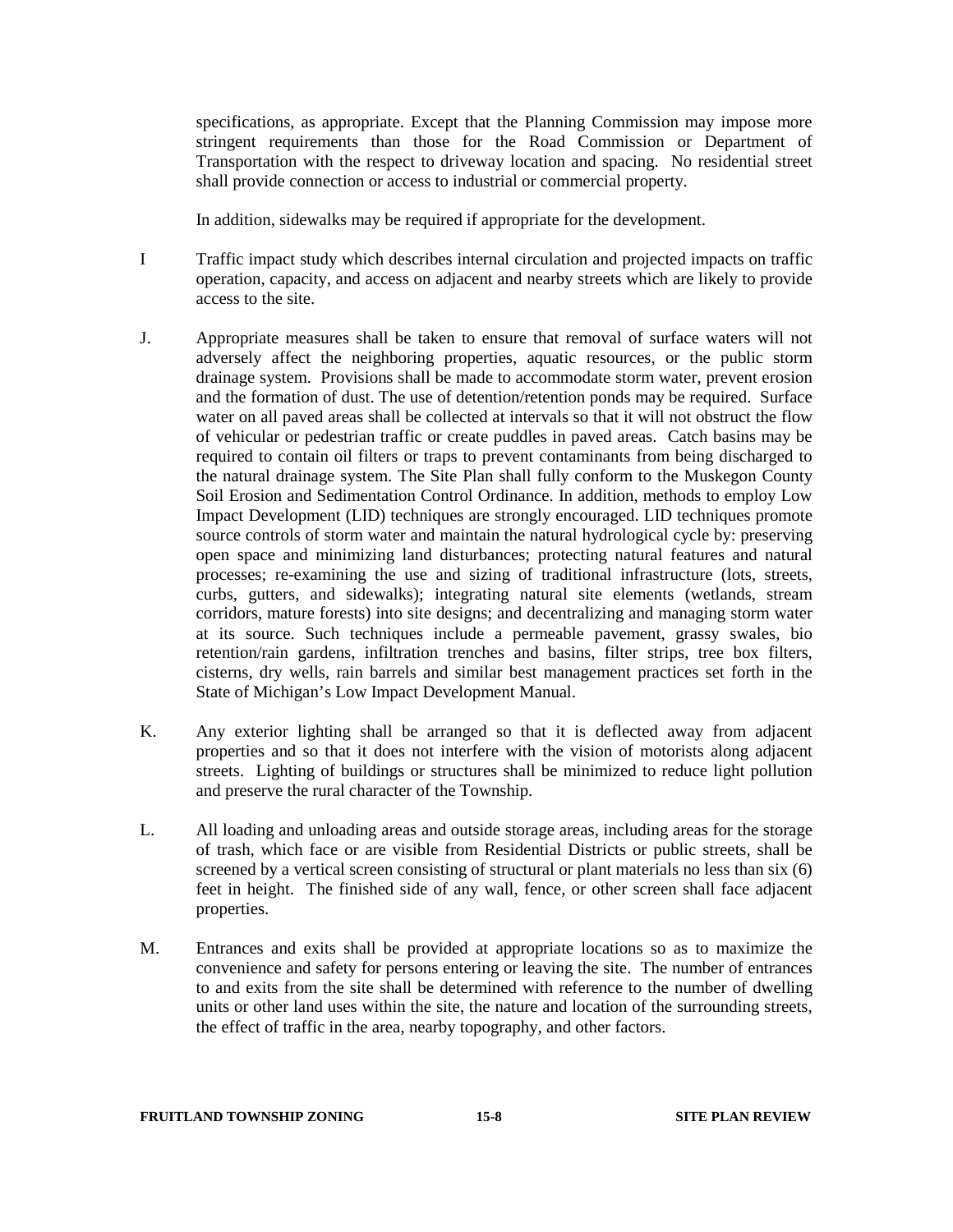- N. Site plans shall conform to all applicable requirements of County, State, Federal and Township statutes and ordinances. Approval may be conditioned on the applicant receiving necessary County, State, Federal and Township permits before final site plan approval or and occupancy permit is granted.
- O. Hazardous Waste Management shall consist of all precautions to prevent hazardous materials from entering the environment.
- P. Appropriate fencing may be required by the Planning Commission around the boundaries of the development if deemed necessary to minimize or prevent trespassing or other adverse effects on adjacent lands.
- Q. The general purposes and spirit of this Ordinance and the Master Plan of Fruitland Township shall be maintained.
- R. A public sanitary sewer system or an approved privately-owned community sewer system shall be required unless the township determines as follows:
	- 1. The soils and terrain will not substantially limit the use of septic tanks because of wetlands, steep slopes, flooding, percolation, ponding or other topographical characteristics based on information from the Michigan Department of Environmental Quality or the Muskegon County Health Department.
	- 2. The lack of a public sanitary sewer system or privately-owned community sewer system will not have an adverse affect on area lakes, the watershed involved or other environmental factors.
- S. A public water system or an approved privately owned community water supply system shall be required unless the township determines as follows:
	- 1. The soils and terrain will not substantially limit the use of private water wells based on information from the Michigan Department of Environmental Quality or the Muskegon County Health Department.
	- 2. The lack of a public water system or a privately owned community water system will not adversely affect area lakes, the watershed involved or other environmental factors.
- T. All abandoned or out of service underground storage tanks shall be removed in accordance with applicable local, state and federal law.

## **SECTION 15.08 CONDITIONS OF APPROVAL**

- A. As part of an approval to any site plan, the Planning Commission, as applicable, may impose any additional conditions or limitations as in their judgment may be necessary for protection of the public interest.
- B. Such conditions shall be related to and ensure that the review standards of this Article are met and shall meet the requirements of the Zoning Act.

#### **FRUITLAND TOWNSHIP ZONING 15-9 SITE PLAN REVIEW**